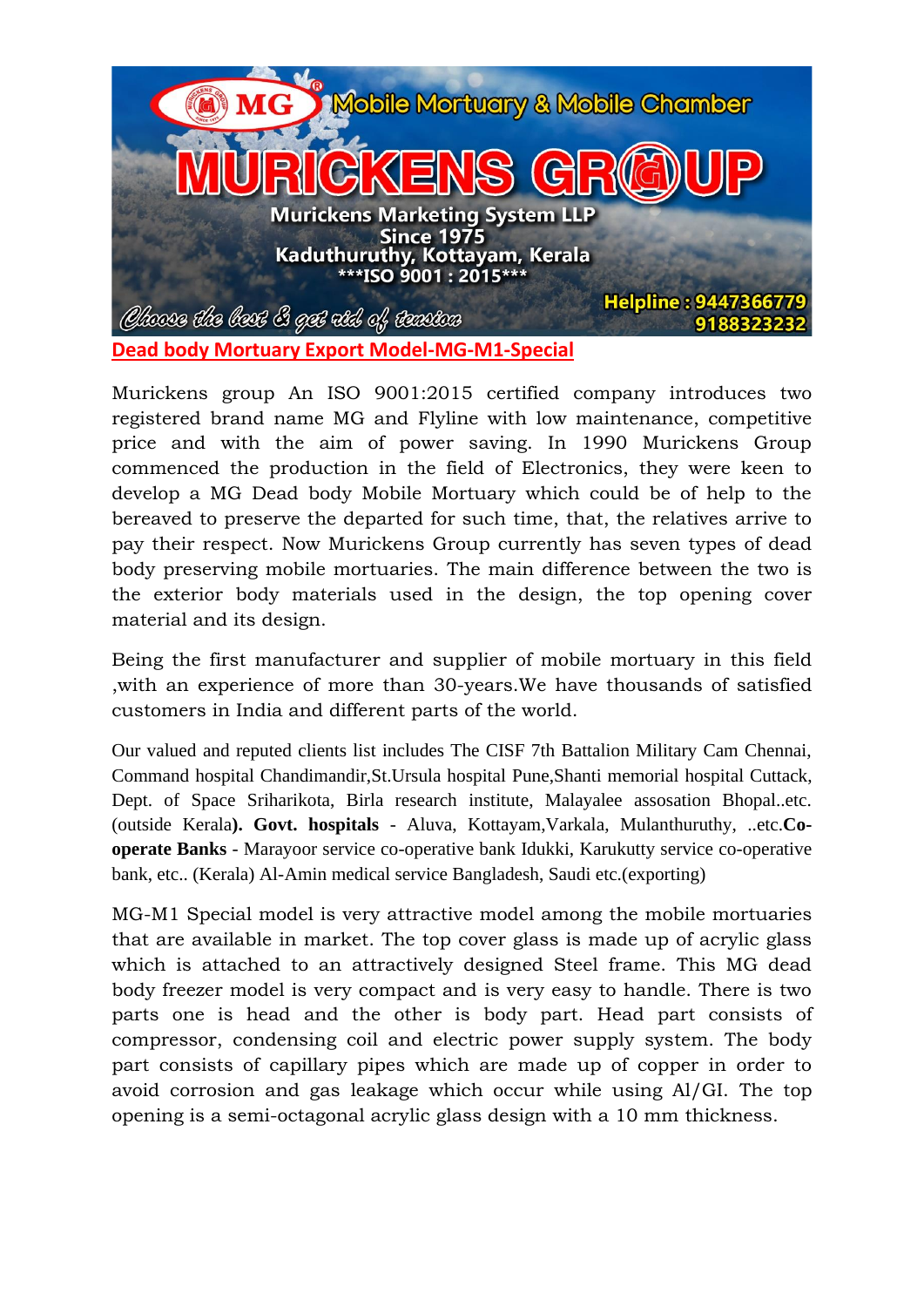The head part is slightly elevated from the body part. The dimension of body part is suitable for all types of standard body measures. The light fittings inside it help to get a good look. We provide high quality compressor which reduce complaint rates. The body inside it can be seen from different angles and from far away also. It uses Fisher emersion make compressor that operate at very low power. These world-class compressors used in this system give the customer confidence. Many people are forced to put up a stand-by mortuary at all times because of fear that, models using cheap low-end compressors will stop at any moment. So, far-sighted consumers choose models that use a quality compressor which is a little bit expensive. This model is very special among the 7 models of MG mobile mortuaries.We**Murickens Group also promote export of this system to outside Kerala since its top cover is made up of acrylic glass which lowers risk factors during long distance transportations**.



## **MG-M1 Special Model DEAD BODY FRREZER :**

**Dimension :**Length-228.6 cm (90"), Height-66.04 cm (26" ),

Width- 71.12 cmm (28")

Mortuary Inside length -74.5 " (189 cm), Width -22 " (57 cm).

**Weight :**Bottom section : 65 Kg, Top opening acrylic glass with

steel frame: 30Kg, Body lifting steel structure: 7Kg.

Total weightof MG dead body mobile freezer : 102Kg.

## **MG MORTUARY COMMON FEATURES:**

► US Technology with low maintenance.► Dead body can be preserved for longer periods. ► Stainless Steel stretcher.► Mortuary body made-up of full Stainless steel and copper which provide complaint free working and long life. ► View from all angles.►Fully automatic► Adjustable Digital display thermo meter. ► Input voltmeter.► Separate on-off switch for voltmeter , lights and compressor. ► Insulation - PUF system (New technology).► Inner side light.► Top door opening with side view Acrylic Glass ► Attractive top door handle 4 No. ► Light weight and compact